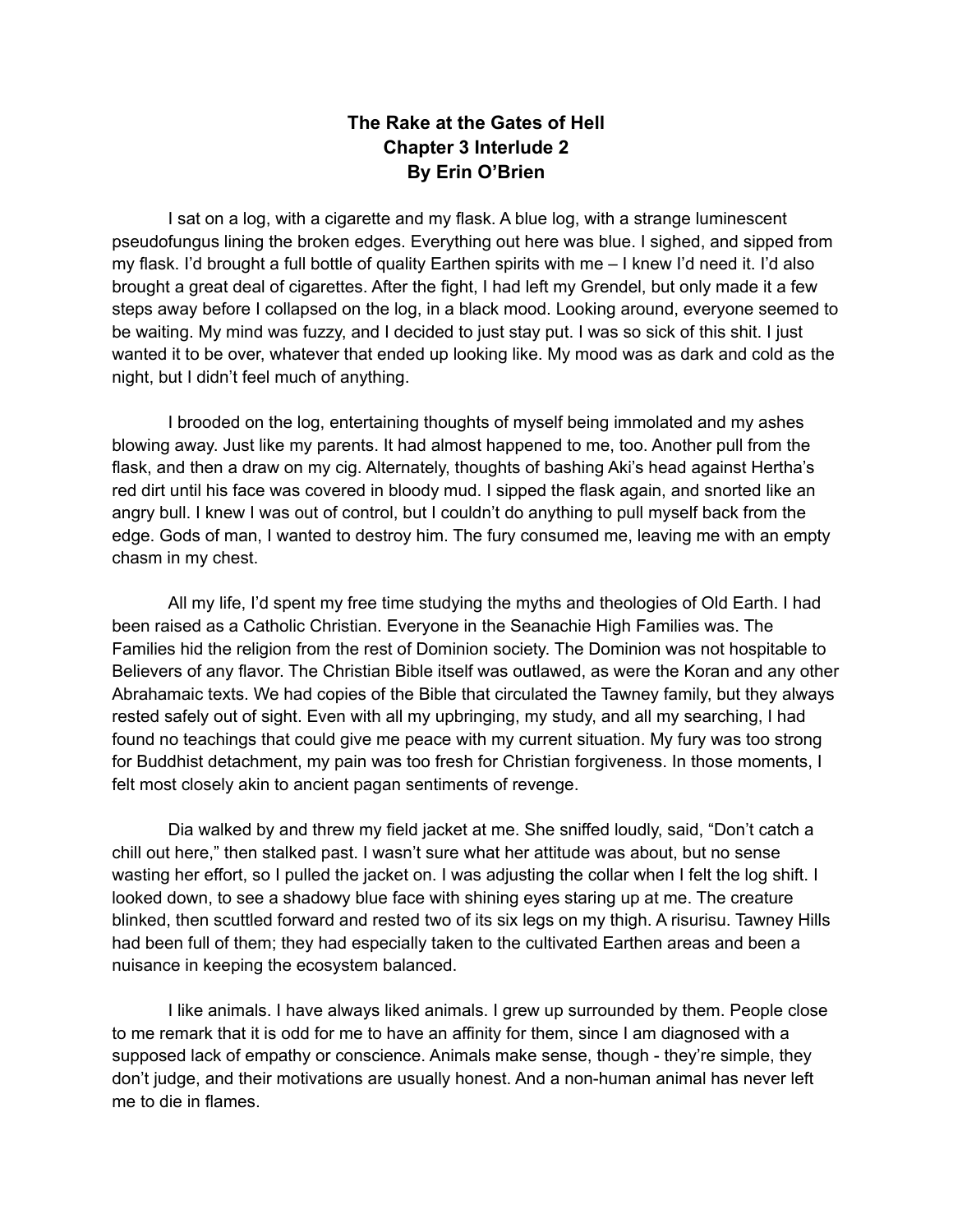"Hello," I said to the risu. It twitched its tails and started to crawl up the front of my jacket to where my hands were frozen on my collar. Its nose bumped my hands. Clearly, it had learned to associate human hands with some kind of reward. Hoping the creature would not react with violence, I wrapped my hands around its torso and lifted it off my chest. I set it back down on my thigh. It chittered amicably, ears and tails fluttering. Its huge eyes stared up at my face as it tried to scale my chest again. I set it back down once more, and pressed a fingertip to its nose.

"Stop it," I told it. "You can sit there." The risu paused, then was about to ascend my jacket again when a deep voice boomed out next to us.

"Jeremy," he said, "Stop bothering him." The risu looked to the newcomer, and settled down on my thigh immediately. A huge, dark-skinned man stood with his arms folded, glaring down at the blue animal. He was definitely no Optimal.

"So he has a name," I mused aloud. "How did you end up traveling with such a friendly risu?"

"Aeliana has a heart for animals," the man explained. "We were in a village when she found this one, in a cage with two others, ready to be spit and roasted. "

I grimaced. I had not eaten flesh since I was 14. I glanced at Jeremy. I knew the realities of the world, but I could not imagine him on a spit. He cheeped and fluttered his tails again.

"So she, what, liberated them? And who named him Jeremy, of all things?" I asked. I eyed the man. He loomed over me. He was built like a brick shithouse, as they used to say on Old Earth. There was no expression on his face.

"Well, she tried," the man sighed. "Most of Hertha is not ready for her vision, only the Children. The fools laughed at her for trying. In the end, Champion Hiroaki had to spend his last coins to buy them from the cage. Champion Hiroaki also chose names for the risus."

"Champion?" I scoffed. "Champion of what?" What the hell had Aki been getting into? He had only been gone a few weeks.

"Champion of the Mother, of course. Aeliana named him so. Here, I will take Jeremy back to the others and leave you in peace," he said. He started to reach for the risu.

"No," I said after a moment. "He can stay. I could use his sort of company." The risu was a comfort. Animals, I understood. Nothing else about life made sense, but I could handle one little blue risurisu. He was a tiny pinpoint of light in the empty chasm.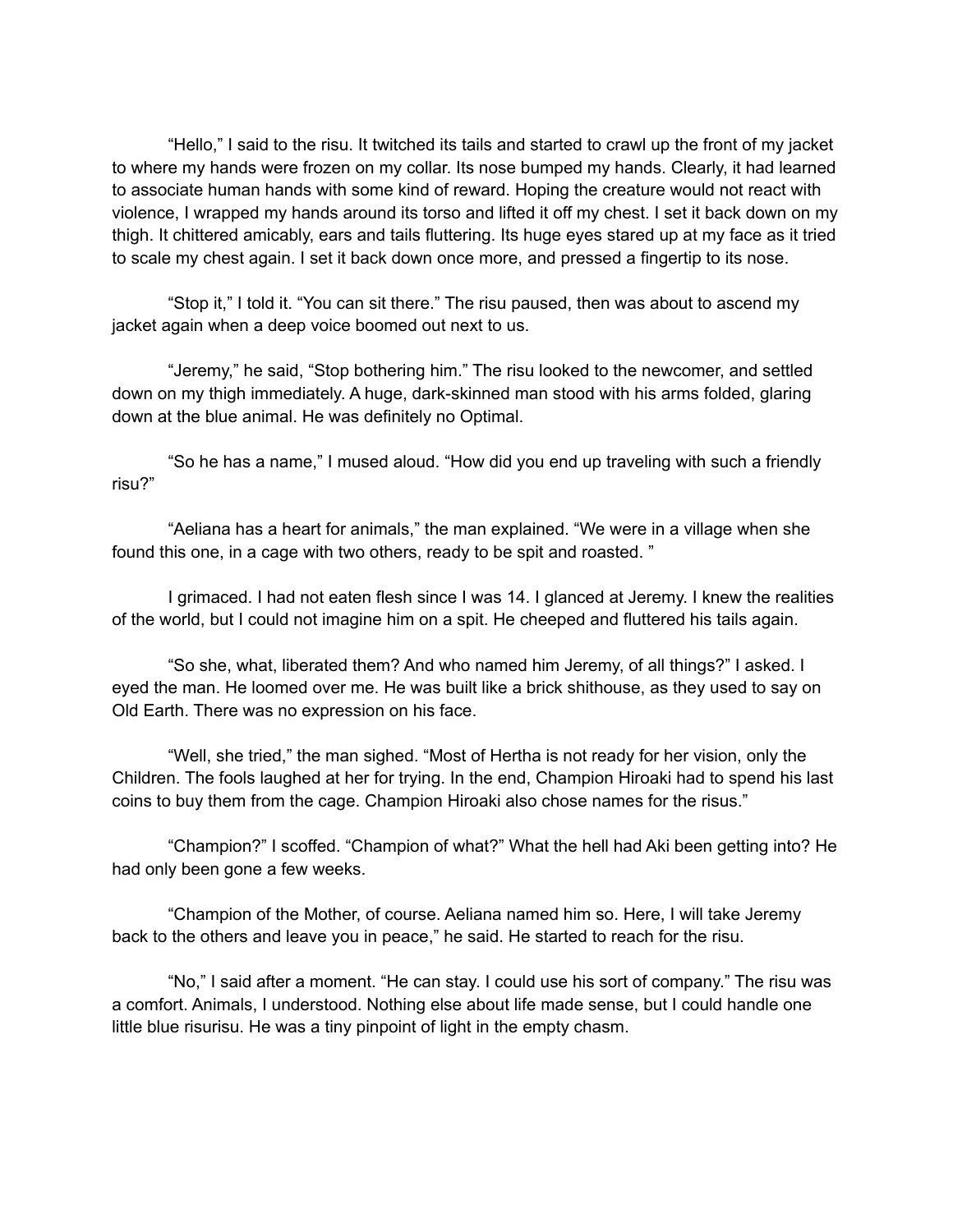"Suit yourself. Hopefully the others will return soon so we can be on our way, we are in no state to be caught out by the Army," he said. "Until tonight, it was you we were fleeing. Now, I fear it will be worse."

"Yeah, there's no point in even staying in the Grendels to fight," I said, "They're too beat up. It would be safer to be taken without a struggle, at this point. They're going to send all of Hell after us now." It really did seem like we were at the gates of Hell, waiting for retribution to rush out, screaming for our blood.

The man grunted and turned away.

"I am Ephraim Saint, by the way. I am told you are Kiva Tawney. Of course, everyone in the Dominion knows who Team Cerberus is. I hope we are on our way, soon. ShadSo will want your blood for this." He strode away. Gods of man, the guy was huge. I hadn't noticed the shock hammer he was carrying at his hip until he shouldered it. No wonder he was huge, hammer guard were all enormous. And the Dominion's hammer guard had been the bane of our existence in the fight – until James started shooting them out of nowhere … Gods — where was James?

I leaped up from the log, sending Jeremy tumbling with a chattered protest. I raced across the clearing to Dia, who was staring up at her battered Grendel.

"Where's James?" I panted.

"You're just remembering him now?" Dia's voice, sardonic, needled me. My anger flashed.

"It's – it's not a – damn it Dia, there's a lot going on," I pleaded. I needed to keep James safe. She knew that. I couldn't do that if I couldn't find him.

"Easy," she relented, and rested a hand on my forearm. "He's alright. He went with that silver chick to track down Aki. Everything happened so fast, he just went. I'm sure he would have checked in with you if he could have."

"Yeah," I breathed. Relief. Why had I waited so long to think of him? I cursed myself, frustrated by my own deficiencies. I should have been looking for James the moment the battle ended. Instead, I was obsessed with Aki. James was the one who deserved my consideration; he had stuck with me through everything.

"You alright, Kiva?" Dia steadied me with her grip on my arm. I had never allowed her to call me Liam, even though we were close enough to warrant it.

"Yes. Yes. I'm fine. It's a lot, Dia," I admitted. I hated admitting weakness to her.